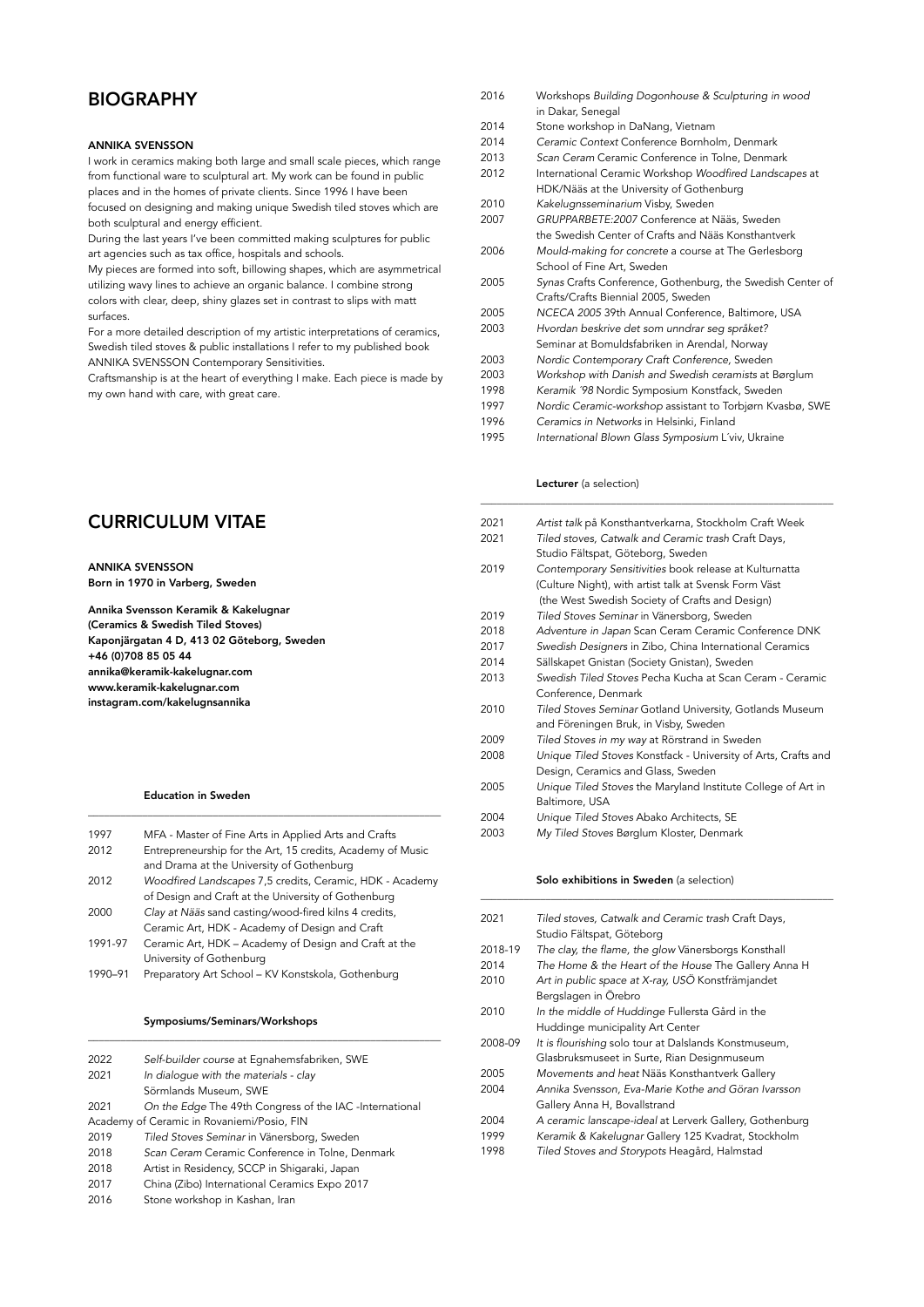|  | <b>Group exhibitions</b> (a selection) |  |  |  |  |
|--|----------------------------------------|--|--|--|--|
|--|----------------------------------------|--|--|--|--|

\_\_\_\_\_\_\_\_\_\_\_\_\_\_\_\_\_\_\_\_\_\_\_\_\_\_\_\_\_\_\_\_\_\_\_\_\_\_\_\_\_\_\_\_\_\_\_\_\_\_\_\_\_\_\_\_\_\_\_\_\_\_\_\_\_

| 2021    | 70 years of care in thought and hand<br>at Konsthantverkarna, Stockholm, Sweden |
|---------|---------------------------------------------------------------------------------|
| 2020    | Group show #1 Vulkano Konsthall, Göteborg, Sweden                               |
| 2017    | Hertha Bengtson Grant Recipients at Höganäs Museum, SWE                         |
| 2017    | Summer is here Galleri Anna H, Bovallstrand, Sweden                             |
| 2015    | Belonging Konsthantverkarna, Stockholm, Sweden                                  |
| 2012    | Var dags fägring Konsthantverkarna, Sofiero slott, Sweden                       |
| 2011-12 | Signed KHV 60 anniversary tour: Rian Designmuseum,                              |
|         | ArkDes, Malmö Form Design Center, Sweden                                        |
| 2011    | Swedish Love Stories juried show, Svensk Form (the Swedish                      |
|         | Society of Crafts and Design), Superstudio Píu in Milan, Italy                  |
| 2009    | Nääs Crafts Konstforum in Norrköping, Sweden                                    |
| 2009    | Four ceramists from Gothenburg Lidköpings Konsthall, SWE                        |
| 2009    | Röhsska Konstslöjdsalong 2009 juried Art Salon                                  |
|         | Museum of Design and Crafts, Gothenburg, Sweden                                 |
| 2005-08 | 100 thoughts about crafts juried national touring exhibition in                 |
|         | Sweden, & Jyväskylä Finland                                                     |
| 2005    | Green is good juried exhibition, Röhssska - Museum of                           |
|         | Design and Craft, Sweden                                                        |
| 2005    | Kraft 2005 juried exhibition, Gallery Gula Byggningen,                          |
|         | Gustavsbergs Hamn, Sweden                                                       |
| 2005    | The Swedish Show Contemporary Ceramic Art at                                    |
|         | Meyerhoff Galleries MICA, NCECA in Baltimore, USA                               |
| 2004    | White juried exhibition Old Granary in Fiskars, Finland                         |
| 2003    | Danish and Swedish ceramics Børglum Kloster, Denmark                            |
| 2002-03 | Twelve/Thirteen Hertha Bengtson Grant Recipients Svensk                         |
|         | Form Design Forum (the Swedish Society of Crafts and                            |
|         | Design) and Höganäs Museum, Sweden                                              |
| 2002    | Lerverk Frederikshavn Kunstmuseum, Denmark                                      |
| 2002    | Houses Gallery Anna H in Gothenburg, Sweden                                     |
| 2001    | Konsthantverk 2001 juried exhibition at Röda Sten Konsthall                     |
|         | in Gothenburg, Sweden                                                           |
| 2000    | Hedens Lustgård A garden exhibition in Gothenburg,                              |
| 1997-98 | Swedish tiled stoves, Coffee & Potatoes (Swedish news in the                    |
|         | 18th century) Östergötlands Länsmuseum, Sweden                                  |
| 1997    | Embryo of the Year and Excellent Swedish Design '97                             |
|         | at the Volvo exhibition hall in Stockholm, Sweden                               |
| 1997    | Debut exhibition Läckö Slott (Castle), Sweden                                   |
| 1997    | Thesis exhibition Röhsska Museet - Museum of Design and                         |
|         | Craft, Gothenburg, Sweden                                                       |

## Fairs/Markets

| 2017    | Swedish Designer The 17th China (Zibo) International                      |
|---------|---------------------------------------------------------------------------|
|         | Ceramics Expo                                                             |
| 2010    | Turquoise tiled stove EU-nique Arts & Crafts applied arts and             |
|         | design, Karlsruhe Trade Fair Center, Germany                              |
| 2010    | Picnic-hut Bod2010, Byggnadsvård Nääs, Sweden                             |
| 2008-09 | Upmarket Gothenburg, Swedish Center of Crafts, Sweden                     |
|         | 2009-08-07 White tiled stove, Naples yellow tiled stove with green loops, |
|         | Turquoise tiled stove Stockholm Furniture Fair, Sweden                    |

\_\_\_\_\_\_\_\_\_\_\_\_\_\_\_\_\_\_\_\_\_\_\_\_\_\_\_\_\_\_\_\_\_\_\_\_\_\_\_\_\_\_\_\_\_\_\_\_\_\_\_\_\_\_\_\_\_\_\_\_\_\_\_\_\_

\_\_\_\_\_\_\_\_\_\_\_\_\_\_\_\_\_\_\_\_\_\_\_\_\_\_\_\_\_\_\_\_\_\_\_\_\_\_\_\_\_\_\_\_\_\_\_\_\_\_\_\_\_\_\_\_\_\_\_\_\_\_\_\_\_

## Public art commissions in Sweden

| 2021 | Green tiled stove with the theme of forest bear moss     |
|------|----------------------------------------------------------|
|      | moved into a new waiting room at x-ray Pet/CT University |
|      | hospital in Örebro, for the Region Örebro Län            |
| 2021 | Sketch commission Härlandatjärnskolan, Göteborgs Stad    |
| 2020 | Sketch commission Envikens Preschool Falun Borlänge      |
|      | Regionen                                                 |
| 2018 | Be Optimistic at Gustaf Dalén Elementary School in       |
|      | Falköping municipality                                   |
| 2015 | Liquid, Flowing, Dripping  Dropping, Dripping for the    |
|      | Public Art Agency Sweden, Public Art at the Swedish Tax  |
|      | Agency in Solna                                          |
| 2013 | Golden neck collar at Ållebergsgymnasiet Unper secondary |

2013 *Golden neck collar* at Ållebergsgymnasiet Upper secondary school, Falköping municipality

- 2012 *Megalithic benches* at Ållebergsgymnasiet Upper secondary school, Falköping municipality<br>2009-10 The Moss-green Tiled Stove Ad
- 2009-10 *The Moss-green Tiled Stove* Adornment at x-ray Pet/CT University hospital in Örebro<br>2008-09 The Fullersta Tiled Stove Adc
- 2008-09 *The Fullersta Tiled Stove* Adornment at Fullersta manor in the Huddinge municipality Art Center, Huge Fastigheter AB

\_\_\_\_\_\_\_\_\_\_\_\_\_\_\_\_\_\_\_\_\_\_\_\_\_\_\_\_\_\_\_\_\_\_\_\_\_\_\_\_\_\_\_\_\_\_\_\_\_\_\_\_\_\_\_\_\_\_\_\_\_\_\_\_\_

## Tiled stove's commissions

| 2021-22     | New design of a tiled stove nearby Stockholm, SWE                                                                       |
|-------------|-------------------------------------------------------------------------------------------------------------------------|
| 2020-22     | The Swedish Arts Grants Committee - project grant: new-<br>creating Troll mossy design of tiled stove with heated divan |
| 2020        | Oak leaf tiled stove and Free-standing gray tiled stove,                                                                |
|             | Stockholm archipelago, SWE                                                                                              |
| 2019        | Installation of the White tiled stove at Hamburgö, SWE                                                                  |
| 2016-17     | Creating a Moss-green tiled stove for a private client in                                                               |
|             | Jonsered at the lake Aspen, SWE                                                                                         |
| 2012        | Making 39 complementary tiles to reconstruct an older tiled<br>stove to a private client north of Stockholm, SWE        |
| $2011 - 12$ | Creating a wine-red tiled stove for a low-energy-house, 'Villa                                                          |
|             | Äntligen,' in Haninge, SWE                                                                                              |
| 2008        | Permanent installation of Green detached tiled stove, nearby                                                            |
|             | Stockholm, SWE                                                                                                          |
| 2007-08     | Creating a tiled stove for a Eco-house in England, GBR                                                                  |
| 2007-08     | Creating a tiled stove for a new built house, Scotland, GBR                                                             |
| 2006        | Reconstruction of decorated tiled stove from circa 1750,                                                                |
|             | property of Anitra Steen and Göran Persson, former Swedish                                                              |
|             | Prime Minister                                                                                                          |
| 2000-03     | The Swedish Arts Grants Committee - project grant: new-                                                                 |
|             | creating of Sculptural and White plain Swedish tiled stoves                                                             |
| 1999        | Advisor for production of tiled stoves at Bältarbo Tegelbruk,                                                           |
|             | Hedemora, SWE                                                                                                           |
| 1998-       | A lot of reconstructions made of decorated old tiled stoves,                                                            |
|             | during the years, all over Sweden                                                                                       |

## Professional experiences

| 2019        | Assistant to Backa Carin Ivarsdotter for public art at Lerums<br>Arena, Sweden                                                      |
|-------------|-------------------------------------------------------------------------------------------------------------------------------------|
| 2019        | Painter apprentice, only linseed oil painting, for Hedens<br>Måleri, Sweden                                                         |
| 2015-18     | Instructor for an apprentice in ceramics full time during 100<br>weeks. Commissioned by Stiftelsen Hantverk & Utbildning,<br>Sweden |
| 2017        | Investigating design collaborations in China                                                                                        |
| $2015, -10$ | Designing a cup and a pot for Fullersta gård, Huddinge                                                                              |
|             | Kommun (municipality) Art Center, SWE                                                                                               |
| 2013-14     | Teaching in course Actionplan at HDK in Stenby - Academy<br>of Design and Crafts, University of Gothenburg, Sweden                  |
| 2009        | Juror at the Upmarket in Göteborg, Sweden                                                                                           |
| 2004        | Technician at HDK - Academy of Design and Crafts,                                                                                   |
|             | University of Gothenburg, Sweden, also 1997-00, -02                                                                                 |
| 2003        | Teaching in ceramics at Art College in Gothenburg, Sweden                                                                           |
| 2001        | Juror at the Upmarket in Göteborg, Sweden                                                                                           |
|             |                                                                                                                                     |

\_\_\_\_\_\_\_\_\_\_\_\_\_\_\_\_\_\_\_\_\_\_\_\_\_\_\_\_\_\_\_\_\_\_\_\_\_\_\_\_\_\_\_\_\_\_\_\_\_\_\_\_\_\_\_\_\_\_\_\_\_\_\_\_\_

#### Awards

| 2014 | Nominated for the Best Swedish Building of the Year in 2014<br>by Byggindustrin for 'Ållebergsgymnasiet' in Falköping, SE |
|------|---------------------------------------------------------------------------------------------------------------------------|
| 2010 | Bronze prize for the Picnic-hut in the competition Hut 2010                                                               |
|      | Slöjd & Byggnadsvård Nääs (Crafts & Building Preservation)                                                                |
| 2008 | Winner of The best exposition at Upmarket, in Gothenburg                                                                  |
|      | arranged by KHVC - the Swedish Center of Crafts                                                                           |
| 1997 | Winner of Embryo of the Year '97 elected from the 1997                                                                    |
|      | body of Swedish design and crafts students, published in                                                                  |
|      | FORM magazine no. 4/97. HDK Ceramic Art was awarded for                                                                   |
|      | the best program, HDK for the best art education in Sweden                                                                |

\_\_\_\_\_\_\_\_\_\_\_\_\_\_\_\_\_\_\_\_\_\_\_\_\_\_\_\_\_\_\_\_\_\_\_\_\_\_\_\_\_\_\_\_\_\_\_\_\_\_\_\_\_\_\_\_\_\_\_\_\_\_\_\_\_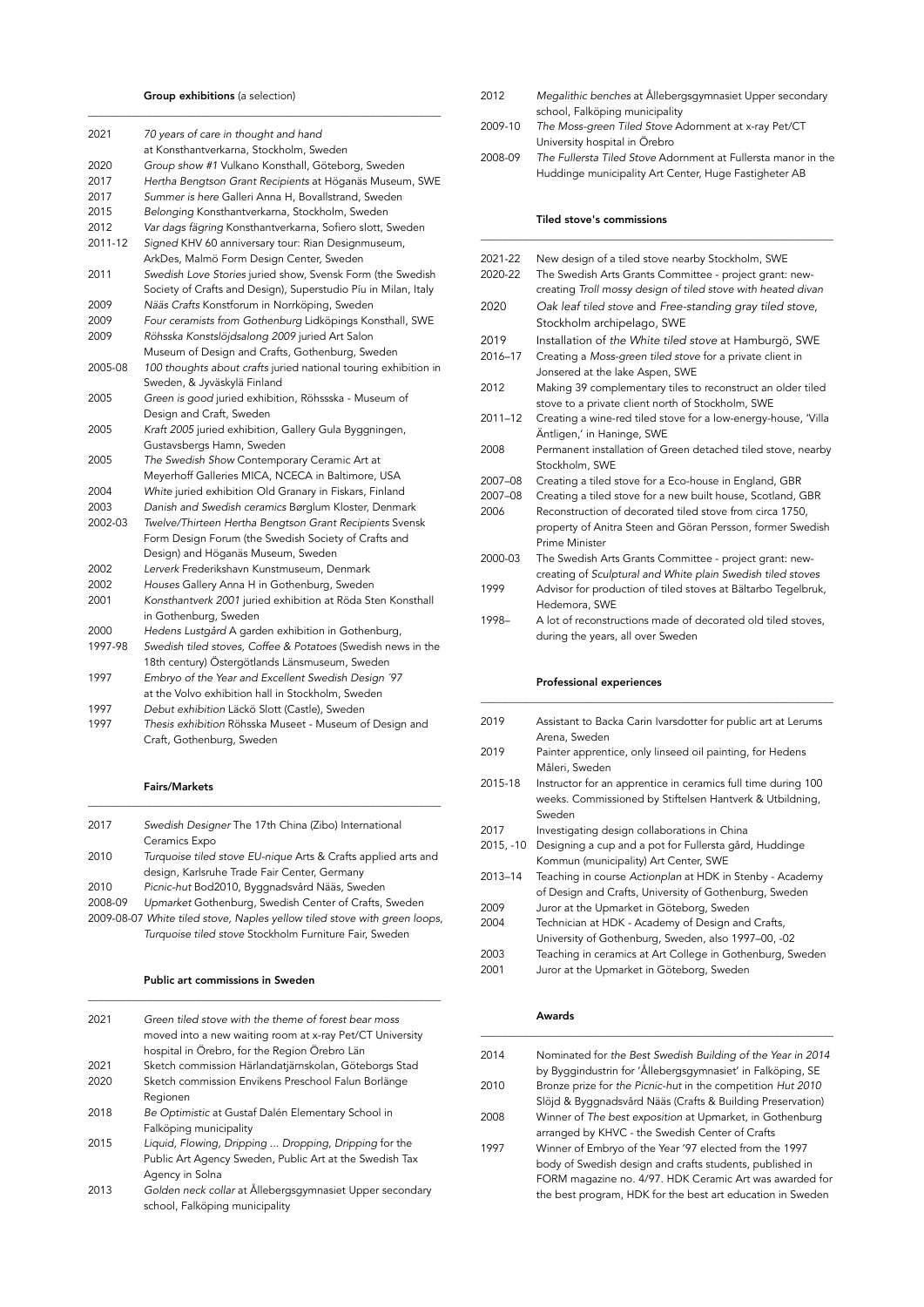### Grants (a selection)

The Swedish Arts Grants Committee - one year working grant (twice); project grants (twice): *new-creating of Swedish tiled stoves* IASPIS - the Swedish Arts Grants Committee's international program for Visual and Applied Artists (several times: Fiskars/FIN, Baltimore/USA, NCECA/USA, Zibo/CHN, Jingdezhen/CHN) The Barbro Osher Pro Suecia Foundation The Region Västra Götaland - AIR, Cultural grant, Working grant Estrid Ericson Foundation (several times) The Längmanska Cultural Foundation (twice) Helge Ax:son Johnson Foundation (several times) The Foundation Wilhelm and Martina Lundgrens Understödsfond Sleipnir, NIFCA Nordic Institute for Contemporary Art (twice) Teodor and Hanne Mannheimer Foundation Otto and Charlotte Mannheimer Foundation The Foundation August Ringnér Grant Foundation The Gothenburg City - cultural grants (twice) Anna Ahrenbergs Grant Foundation Letterstedtska Föreningen *Nordic artistic exchange, Anagama firing* Sällskapet Arbetsflitens Befrämjande Konsthantverkets Vänner (Friends of the Arts and Crafts) The Hertha Bengtson Grant Foundation Sten, Stellan and Märtha Hähnel Foundation Fredrika Bremer Förbundets Stipendiestiftelse (Association's Grant Foundation) Swedish Institute *International Blown Glass Symposium* L´viv, Ukraine Göteborgs Slöjdförening (The Gothenburg Society of Crafts and Design)

\_\_\_\_\_\_\_\_\_\_\_\_\_\_\_\_\_\_\_\_\_\_\_\_\_\_\_\_\_\_\_\_\_\_\_\_\_\_\_\_\_\_\_\_\_\_\_\_\_\_\_\_\_\_\_\_\_\_\_\_\_\_\_\_\_

## The following rationale for Annika Svensson's grant was issued by The Cultural Affairs Committee of the Region Västra Götaland in 2013:

For twenty years, Annika Svensson has rejuvenated an entire line of ceramics with nerd-like insistence and tenacity. The tiled stove, for centuries a proud companion in Swedish homes, is given a sculptural form in addition to its utilitarian purposes, in her hands. Large, warm and inviting, her tiled stoves become magical linchpins and we continue to gather round them like moths, just like before.

\_\_\_\_\_\_\_\_\_\_\_\_\_\_\_\_\_\_\_\_\_\_\_\_\_\_\_\_\_\_\_\_\_\_\_\_\_\_\_\_\_\_\_\_\_\_\_\_\_\_\_\_\_\_\_\_\_\_\_\_\_\_\_\_\_

Represented (a selection)

China Ceramics Museum, Zibo Public Art Agency Sweden [https://statenskonstrad.se/konst/flytande](https://statenskonstrad.se/konst/flytande-rinnande-droppandedripp-dropp/)[rinnande-droppandedripp-dropp/](https://statenskonstrad.se/konst/flytande-rinnande-droppandedripp-dropp/) Rian designmuseum, Falkenbergs Museum Örebro Läns Landsting Falköpings kommun Fullersta gård, Huddinge kommuns Konstcentrum Västerås Art Museum The Pharmacy Art Association The Cultural Affairs Committee of the Region Västra Götaland The Swedish Parliament The Gothenburg Botanical Garden Handelsbanken's Art Society Collectums Art Association The Glass Museum in L'viv Ukraine

## Memberships

2019– AIC - IAC International Academy of Ceramics 2008–2011 Väst Svensk Bygg Konst - West Swedish Building Art 2004– Konsthantverkarna, Gallery & Shop Stockholm, Sweden 2002–2010 Nääs Konsthantverk Gallery & Shop,, Nääs slott (castle), SE 2000–2005 Lerverk, Gallery & Shop, Gothenburg, Sweden 1998– Slöjd & Byggnadsvård, Sweden 2001– *Studio Fältspat* (Feldspar) in Gothenburg, Sweden 1997–2001 Studio *Three Room* in Gothenburg, SWE 1997– Swedish Artists' Association, professional visual artists, craftsmen and designers - KRO

\_\_\_\_\_\_\_\_\_\_\_\_\_\_\_\_\_\_\_\_\_\_\_\_\_\_\_\_\_\_\_\_\_\_\_\_\_\_\_\_\_\_\_\_\_\_\_\_\_\_\_\_\_\_\_\_\_\_\_\_\_\_\_\_\_

- 1997- Swedish Center of Crafts Konsthantverkscentrum
- 1997- The Visual Copyright Society in Sweden Bildupphovsrätt SE

#### Papers & Magazines

*Svenska Dagbladet Magasinet* 17 Feb 2007 *Furnish with new shapes;* 2 Oct 2004 *Tiled stoves are taking new shapes*

\_\_\_\_\_\_\_\_\_\_\_\_\_\_\_\_\_\_\_\_\_\_\_\_\_\_\_\_\_\_\_\_\_\_\_\_\_\_\_\_\_\_\_\_\_\_\_\_\_\_\_\_\_\_\_\_\_\_\_\_\_\_\_\_\_

*Göteborgs Posten Bostad* 30 Nov 2020 *A tiled stove becomes the center of the home*; *Idag* 2 Jun 2017 *Annika gives new life to the Prime Minister's tiled stove*; *Kultur & Nöje* 12 Feb 2014 *Tiled stoves with exclusive charisma*; *Två dagar* 3 Sep 2011 *Tiled stoves up the walls Metro Bostad* 20 Mar 2008 *With arts and crafts in the center*; 28 Mar 2007 *New way to old craftsmanship*

*Expressen/GT Kvällsposten Res* 7 July 2005 *Fancy design at Nääs Konsthantverk*; *Leva & Bo* 16 Feb 2008 *My tiled stove is a piece of jewelry*; 24 Feb 2007 *Reconnaissance - turquoise tile stove*; 10 May 2003 *Winning ceramics*; 24 Aug 2002 *Designer of the week Falköpings Tidning* 17 Jan 2013 *Bright and spacious school*; 21 Jan 2013 *Inauguration*; 6 Nov 2013 *The building of the year SLA Skaraborgs Allehanda* 11 Jan 2017 *Public art at Gustaf Dalénskolan Ttela* 1 December 2018 *The tiled stove is a unique heat source Vänersborgaren* 4 Feb 2019 Popular seminar about tiled stoves *Warming artwork for our homes* 

*Wohn!Deseign Style Guide 2012 Romantische Reminiszenzen Mat & Vänner - Inred* #2 2009 *Kakelugnskonst (Tiled stove's art) Kloka Hem* #5 2012 *Zero Energy House Villa Äntligen* #5 2008 *The tiled stove lowers your heating costs Gård & Torp* #9 2009 *Newly manufactured tiled stoves Lantliv* #12 2008 *Beautiful heat sources Elle Interiör* #63 Februari 2003 *Warming sculptures*; #47 2001 *I krukornas värld (In the world of pots) Residence* #10 2009 *New flames*; #2 2007 *Best at the furniture fair? Drömhem & Trädgård* #1 2010 *Fabulous tiled stoves Antik & Auktion* #2 Feb 2008 *The tiled stove a warming story*; #4 Apr 2007 *Kakelugnsmästarinnan*; #11 Nov 2002 *Bold and simple Gods & Gårdar* #11 2009

Mai: Feminism & Visual Culture #8 Autumn 13 Dec 2021 *In Conversation with Annika Svensson* by Boel Ulfsdotter [https://](https://maifeminism.com/in-conversation-with-annika-svensson/) [maifeminism.com/in-conversation-with-annika-svensson/](https://maifeminism.com/in-conversation-with-annika-svensson/) *Ceramic Review* (GB) Jan/Feb 2012 #253 *Functional fires* text Petter Eklund, translation Jeremy Franks

*Ceramic Art Monthly* (Korea) #September 2004 World Ceramic Artist Annika Svensson *Keramik & Kakelugnar text* Kim Jeoung-Ah*;*  #August 2004 World Ceramic Artist Annika Svensson *Exhibition at Lerverk* text Kim Jeoung-Ah

*Ceramic Monthly* (USA) #April 2003 Upfront *Twelve Swedish Ceramists Receive Grants,* image of my tiled stove

*Zenit* #49 autumn 2016 *Kakelugnar för tjugoförsta seklet (The tiled stoves for the 21st century)* text Mailis Stensman; #58 winter 2019 *Inte bara kakelugnar (Not only tiled stoves)* text Olle Niklasson

*Svenskt Konsthantverk* #4/2012 *Skönhet och generös värme till lägsta pris (Beauty and generous warmth at the lowest price)* text Bo Borg *Form* #3/03 *Important, more important, most important*; #1/03 *Designforum Svensk Form*; #4/97 *The Embryo of the Year'97 Hemslöjd* #5/2020 *Kakelugnens återkomst (The return of the tiled stove)* text Petter Eklund; #6/2010 *Från kall lera till varmt kakel (From cold clay to hot tile)* text Jonatan Malm*;* #4/2003 *Tretton utvalda keramiker (Thirteen chosen ceramists)*

*Byggindustrin* #35 1 Nov 2013 *Årets Bygge 2014 (The building of the year 2014)*

*Byggnadskultur* #4.18 *Tiled stove seminar in Vänersborg Arkitektur* #6 2013 *Ållebergsgymnasiet/Sweco Filter* #22 Okt/Nov 2011 Technique: *Kakel spektakel Vi* #5 jun 2005 *Keramiker med glöd*